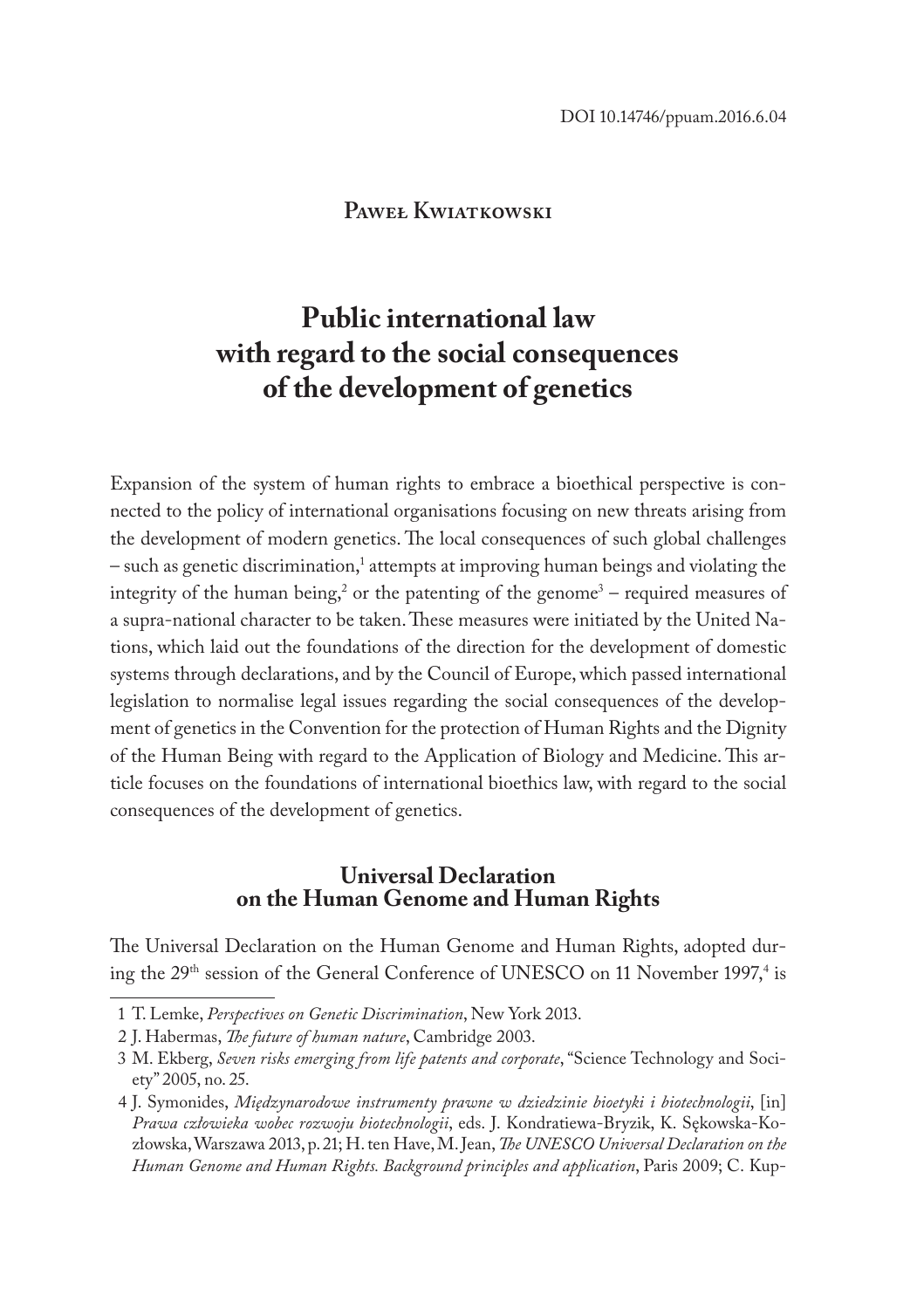the first international act to have been devoted to legal issues related to the human genome. This act urges measures to be taken in regard to establishing domestic legislation implementing the principles agreed upon at an international level, and simultaneously requires that the UNESCO Director General be regularly informed of initiatives undertaken in this respect. The principles it formulates apply to human dignity in regard to protection of the human genome, the rights of the individual, research on the genome, the conditions for exercising scientific activity, and international cooperation aimed at implementing the provisions of this legal act.

As established by the provision of Article 1 of the Declaration: "The human genome underlies the fundamental unity of all members of the human family, as well as the recognition of their inherent dignity and diversity."5 The human genome is susceptible to mutations, and thereby contains potentialities that are manifested in a manner defined by the social and natural environment. Such an understanding of the significance of the human genome gives rise to a catalogue of rights regarding the following:

- Conducting research, providing treatment or making diagnoses affecting the human genome, which in accordance with the provisions of the Declaration requires the independent consent of the person concerned, expressed consciously by this person. In the event of it being impossible to adhere to this form, the Declaration also admits the possibility of authorisation being given in a manner defined in legislation, should there be a direct health benefit for the person concerned. As for the case of research that may result in significant medical benefits for a particular group of people, where the person concerned is incapable of giving consent this authorisation is possible as long as the risks and the related burdens are kept to the minimum – Article 5 letters a, b, d, e.
- The right to decide on whether or not to be informed of the results of genetic examination – Article 5 letter c.
- The prohibition of discrimination on the basis of genetic characteristics Article 6.
- The legal protection of genetic data stored or processed for research purposes – Article 7.
- The right to compensation for losses sustained as a result of interference in one's genome – Article 8.
- The right to make use of scientific advances regarding the human genome, while respecting the dignity and human rights of the individual – Article 12 letter a.

puswamy, *The International Legal Governance of the Human Genome*, New York 2009; A. Langlois, *Negotiating Bioethics: The Governance of UNESCO's Bioethics Programme*, New York 2013.

<sup>5</sup> Article 1 A/RES/53/152.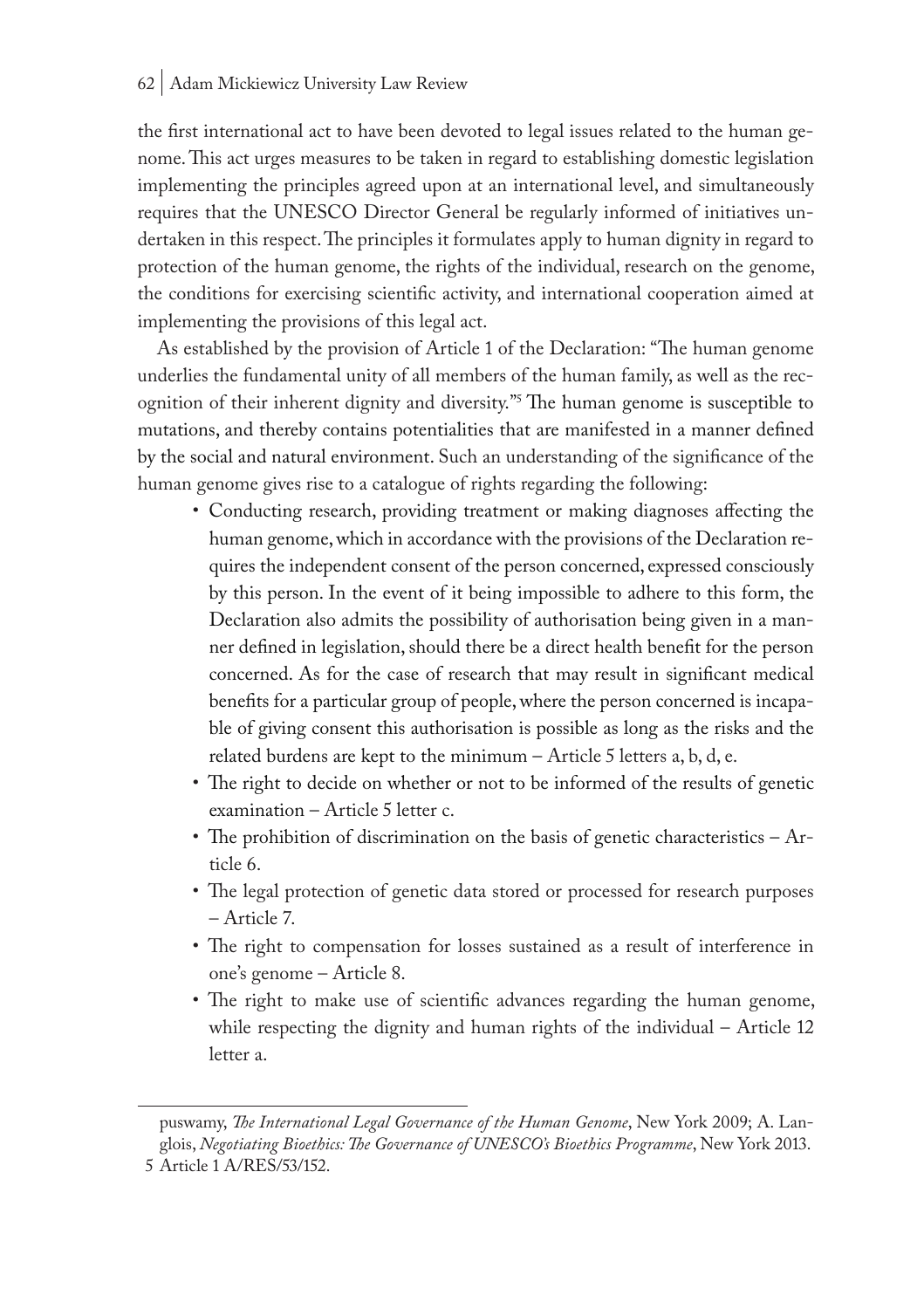The scope of the rights presented above is connected to the Declaration's assigning adopted precedence to human rights over research on the human genome, which is also reflected in how the purpose of such research is defined. The goal of research regarding the human genome, as determined by the Declaration, is to bring relief from suffering and to improve the state of health of both humankind as a whole and individual human beings. This act indicates the ethical implications of such research, simultaneously indicating the obligation to conduct it and present its findings in an honest and lawful manner. In this respect, the Declaration places responsibility both on the scientists themselves and on those shaping scientific policy. In this context the Declaration formulates countries' obligations in regard to creating the conditions for conducting research on the human genome and the dissemination of its principles. These obligations involve the following:

- ensuring freedom in conducting scientific research regarding the human genome, while simultaneously taking into account the implications of such research in an ethical, legal, social and economic sense – Article 14,
- ensuring freedom in conducting scientific research on the human genome, while simultaneously guaranteeing respect for human rights and freedoms, and the protection of public health, in keeping with the principles presented in the Declaration – Article 15,
- striving to ensure that the findings of scientific research are used for peaceful purposes – Article 15,
- acknowledging the significance of support for ethics committees tackling issues related to the social dimension of research on the human genome – Article 16,
- respecting individuals, families and population groups vulnerable to diseases of a genetic character – Article 17,
- assessing the risks related to conducting scientific work on the human genome and the benefits resulting from this research – Article 19,
- enabling developing countries to make use of scientific achievements related to research conducted on the human genome, and promoting the international dimension of knowledge in this area – Article 19,
- striving to respect the principles of the Declaration and to support the dissemination of scientific knowledge regarding the human genome – Article 20.

The obligations placed on member states should be implemented through education, scientific research and training, and support for forms of propagating information aimed at raising the level of public awareness and the international debate regarding biology, genetics and medicine. This precedence also translates to a prohibition on the reproductive cloning of human beings, simultaneously requiring the cooperation of states and international organisations in detecting such practices. The Bioethics Committee of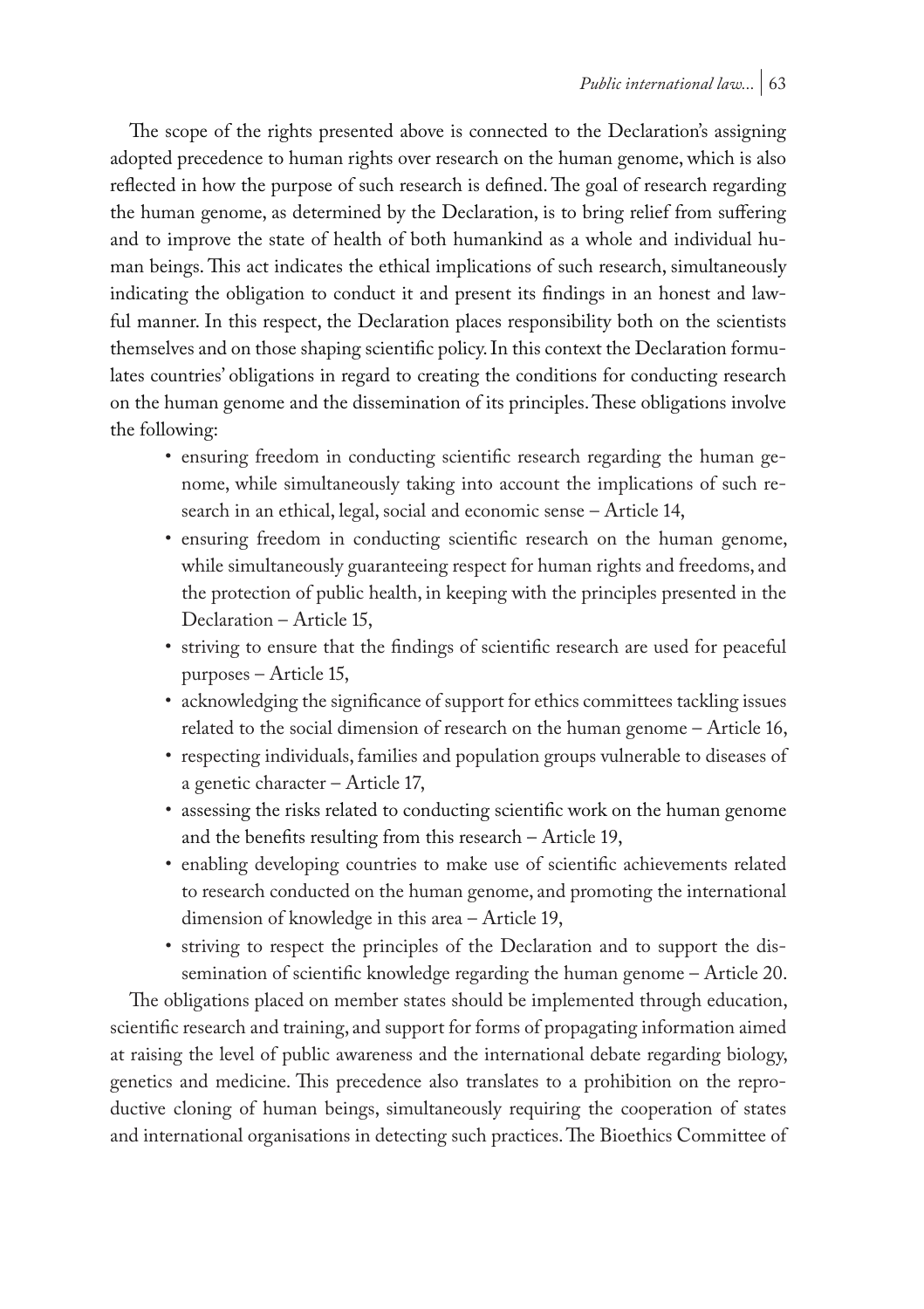UNESCO has the task of disseminating the provisions of the Declaration and analysing the application of the said provisions.

### **International Declaration on Human Genetic Data**

The International Declaration on Human Genetic Data, adopted by the General Conference of UNESCO on 16 October 2003,<sup>6</sup> formulates the principles that bind "in the collection, processing, use and storage of human genetic data, human proteomic data and of the biological samples from which they are derived [...] in keeping with the requirements of equality, justice and solidarity, while giving due consideration to freedom of thought and expression, including freedom of research."7

This act gives special status to human genetic data, which it describes by distinguishing their attributes. These attributes are: the ability to define individuals' genetic predispositions, the ability to influence human offspring, the cultural dimension and the status of human genetic data as an information medium, the significance of which may be identified following genetic testing. This act calls for ensuring the appropriate level of protection both for the data and for the biological samples from which the said data may be obtained. It defines the purposes and procedures in the collection, processing, use and storage of the data. This covers in particular diagnostics, health care, scientific research, forensic medicine and also criminal and other legal proceedings. The Declaration also admits the collection, processing, use and storage of data for purposes other than those numerically listed, establishing as a condition that they are consistent with its provisions and international human rights law. Those procedures related to using human genetic data and proteomic data must meet ethical norms, while policy itself in this area should take into account the opinion expressed by society. Ethics committees play an important role in this policy. These institutions – functioning at national, regional, local and institutional levels – have been ascribed the role of consultants, expressing an opinion in the process of establishing regulations to normalise measures taken in regard to human genetic data, proteomic data, and biological samples, as well as their usage in specific projects.

A condition that has to be met for steps to be taken in respect to human genetic data is that the person concerned gives their consent. This person's will must be expressed in an informed, voluntary and direct manner, after having received information concern-

<sup>6</sup> V.J. Symonides, *op. cit.*, p. 22; A. den Exter *et al.*, *International health law and ethics*, Apeldoorn – Antwerp – Portland 2009, p. 355; J.A. Bovenberg, *Property rights in Blood, Genes and Data. Naturally yours?*, Leiden – Boston 2006, p. 12; G.I. Serour, A.R.A. Ragab, *Ethics of genetic counselling*, [in] *The SAGE Handbook of Health Care Ethics*, ed. R. Chadwick, H. ten Have, E.M. Meslin, London 2011, p. 153.

<sup>7</sup> Article 1 of the International Declaration on Human Genetic Data.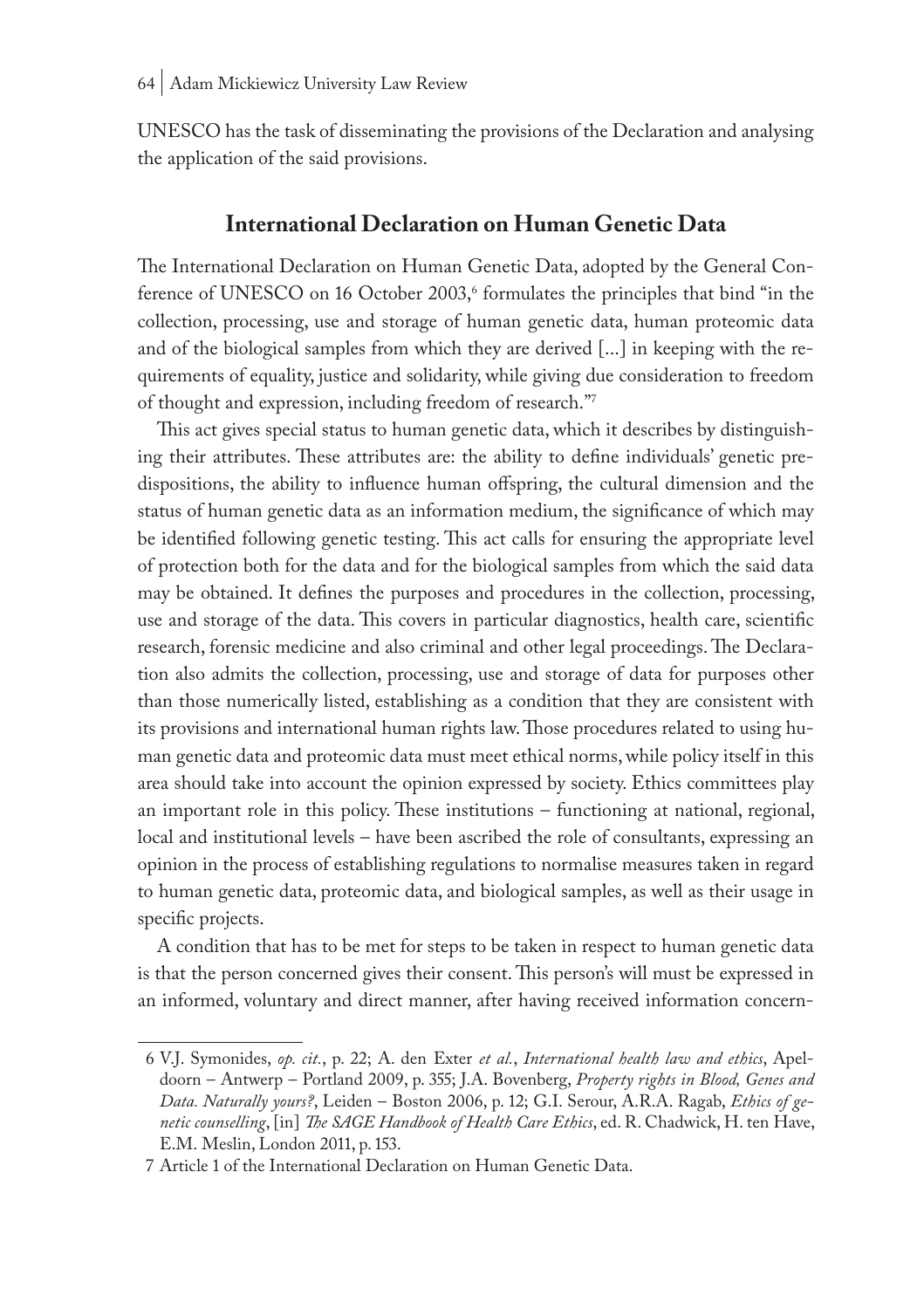ing the purpose of the collection, processing, use and storage of the data, regarding the consequences connected to the said data, and about being able to withdraw consent at any stage of the proceedings. Following the example of the Universal Declaration on the Human Genome and Human Rights, the International Declaration on Human Genetic Data also allows for an exception to this rule, linked to reasons of significant importance for the state of health of the person concerned, in the event of the said person being unable to express their conscious consent. The Declaration establishes that such intervention is defined by domestic legislation, and must proceed in keeping with the international system for the protection of human rights, while simultaneously taking into account the overriding character of the individual's interest. The Declaration also attaches authorisations to this interest regarding counselling and the results of examinations. These are: the right to decide whether or not to be informed of the results of examinations, and the right to avail themselves of expert counselling when considering the option of agreeing to undergo genetic testing. Thus not allowing an individual to have access to their own data is in principle forbidden. However, this does not apply in the case of this data being irretrievably unlinked to that person as the identifiable source, or where such access is limited due to a threat to public health or order, or to national security.

The Declaration obliges states to take measures towards protecting the privacy of genetic data through the establishing of domestic legislation consistent with international human rights law. In this context it formulates a set of directives embracing the following:

- a prohibition of the disclosure or rendering accessible of human genetic data, proteomic data or biological samples linked to an identifiable person to third parties – Article 14 letter b,
- a requirement not to link human genetic data, proteomic data or biological samples collected for scientific research purposes to an identifiable person, with the exception of cases where this is essential for the nature of the research, while simultaneously ensuring protection of the privacy of these data and restricting their period of storage to the essential minimum – Article 14 letters c, d,
- a requirement for persons and organisational units responsible for the processing of both data and biological samples to ensure their accuracy, credibility, security and quality – Article 15.

 The principles of international collaboration in regard to the circulation of data and samples are defined by three directives:

• a requirement for states to regulate the circulation of human genetic data, proteomic data and biological samples in accordance with domestic and international legislation, and in a manner ensuring fair access to these data – Article 18 letter a,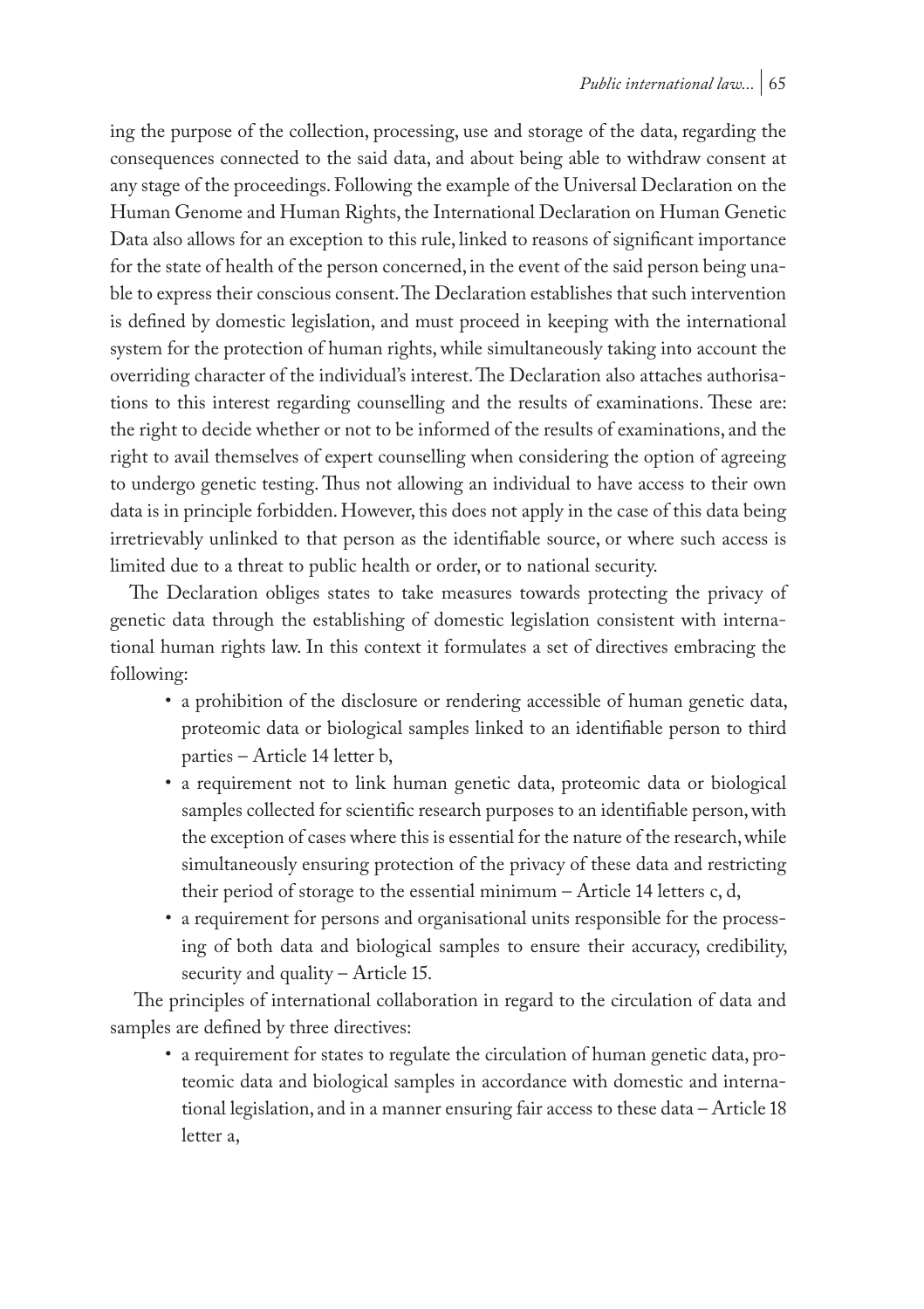- 66 | Adam Mickiewicz University Law Review
	- a requirement for states to make every effort in regard to fostering the international dissemination of scientific knowledge related to human genetic data and proteomic data – Article 14 letter b,
	- a requirement for scientists to make every effort towards establishing collaboration in regard to human genetic data and proteomic data, subject to the restrictions expressed in this Declaration – Article 14 letter c.

This collaboration involves the requirement to share the results of scientific research using human genetic data, proteomic data or biological samples, both with society and the international community, subject to the restrictions contained in domestic legislation and international agreements. The following are example ways of achieving this goal:

- establishing forms of special assistance provided to individual persons and groups participating in the research,
- guaranteeing access to medical care,
- using the research results to ensure new diagnostic methods, means of treatment, and drugs,
- providing support for the health service,
- providing research assistance for developing countries,
- other forms of action in keeping with the principles of this Declaration.

The principles of access, protection of privacy, and demands placed before institutions involved in the processing of human genetic data, proteomic data and biological samples also define the purpose of their use. In order for there to be a change in the purpose of using genetic data, proteomic data and biological samples, there must be sufficient grounds for public interest. As such, the Declaration allows for an exception to the prohibition on changing the purpose of their use. The samples may be used for data generation based on previously-obtained consent expressed in an informed, voluntary and direct manner by the person concerned.

# **Universal Declaration on Bioethics and Human Rights**

The next act of international law tackling issues related to the social consequences of the development of genetic engineering is the Universal Declaration of Bioethics and Human Rights – adopted unanimously on 19 October 2005 during the 33<sup>rd</sup> session of the UNESCO General Conference.<sup>8</sup> The Universal Declaration on Bioethics and Human Rights tackles the subject of legal regulations on the social consequences of the development of genetic engineering in the broader context, as one of the issues "related to

<sup>8</sup> H. ten Have *et. al.*, *The UNESCO Universal Declaration on the Human Genome and Human Rights. Background principles and application*, Paris 2009; H. ten Have, *Towards global bioethics: UNESCO Universal Declaration on Bioethics and Human Rights*, [in] *Genetic Democracy: Philosophical Perspectives*, ed. V. Launis, J. Räikkä, Berlin 2008.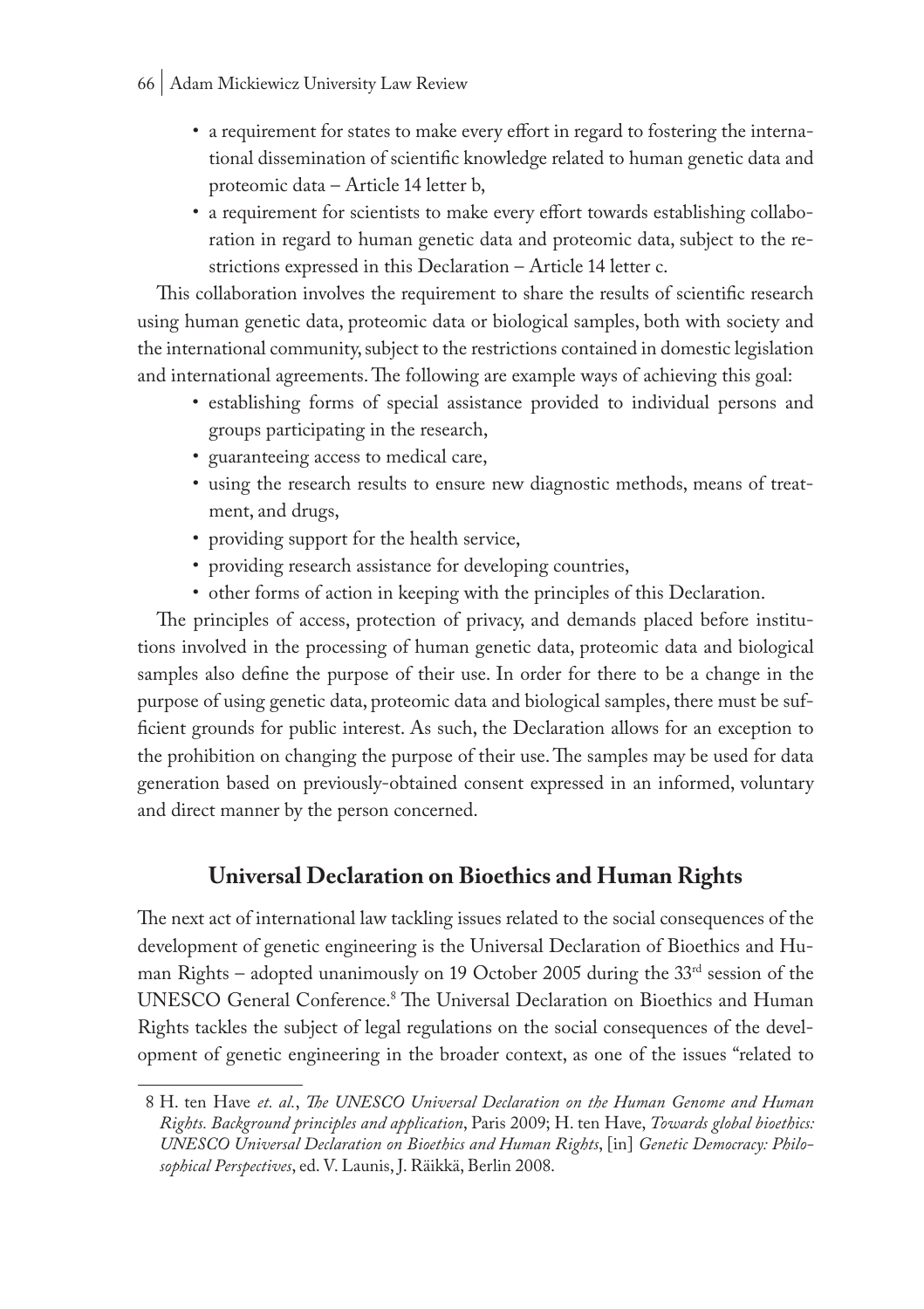medicine, life sciences and associated technologies." The aims for which the Declaration was adopted are, as defined in Article 2:

- establishing a universal framework of principles and procedures for the requirements of drafting legislation, creating policies, and other instruments in the field of bioethics – Article 2 letter a,
- developing guidelines for initiatives undertaken in this scope Article 2 letter b,
- promoting respect for human dignity Article 2 letter c,
- protecting human rights Article 2 letter c,
- calling for scientific research to be subject to ethical principles, while at the same time ensuring the freedom of scientific thought – Article 2 letter d,
- supporting social dialogue regarding bioethical issues Article 2 letter e,
- promoting equitable access to the findings of scientific research in medicine and rapid sharing of thinking within this field of knowledge – Article 2 letter f,
- protecting the interests of current and future generations of mankind Article 2 letter g,
- emphasising the role of biological diversity and the importance of its protection – Article 2 letter h.

Achieving these aims is linked to the requirement of observing the following principles:

- the principle of respecting human dignity Article  $3 \S 1$ ,
- the principle of the interests and welfare of the individual holding priority over the interests of science or society – Article 3  $\S$  2,
- the principle of maximising the benefits for patients, research participants and other persons concerned, while simultaneously minimising the harm experienced by the above when applying or raising the level of scientific knowledge – Article 4,
- the principle of respecting the autonomy of decisions, with the simultaneous protection of the rights and interests of persons incapable of taking decisions independently – Article 5,
- the principle of the necessity of consent being expressed in an informed manner, voluntarily and directly by the person concerned, after having previously received sufficient information, and prior to prophylactic, diagnostic or therapeutic intervention, while at the same time this consent may be withdrawn at any time and for any reason – Article 6  $\S$  2,
- the principle of the necessity of consent being expressed in an informed manner, voluntarily and directly by the person concerned, after having previously received sufficient information, and prior to scientific research, while at the same time this consent may be withdrawn at any time and for any reason – Article 6 § 2,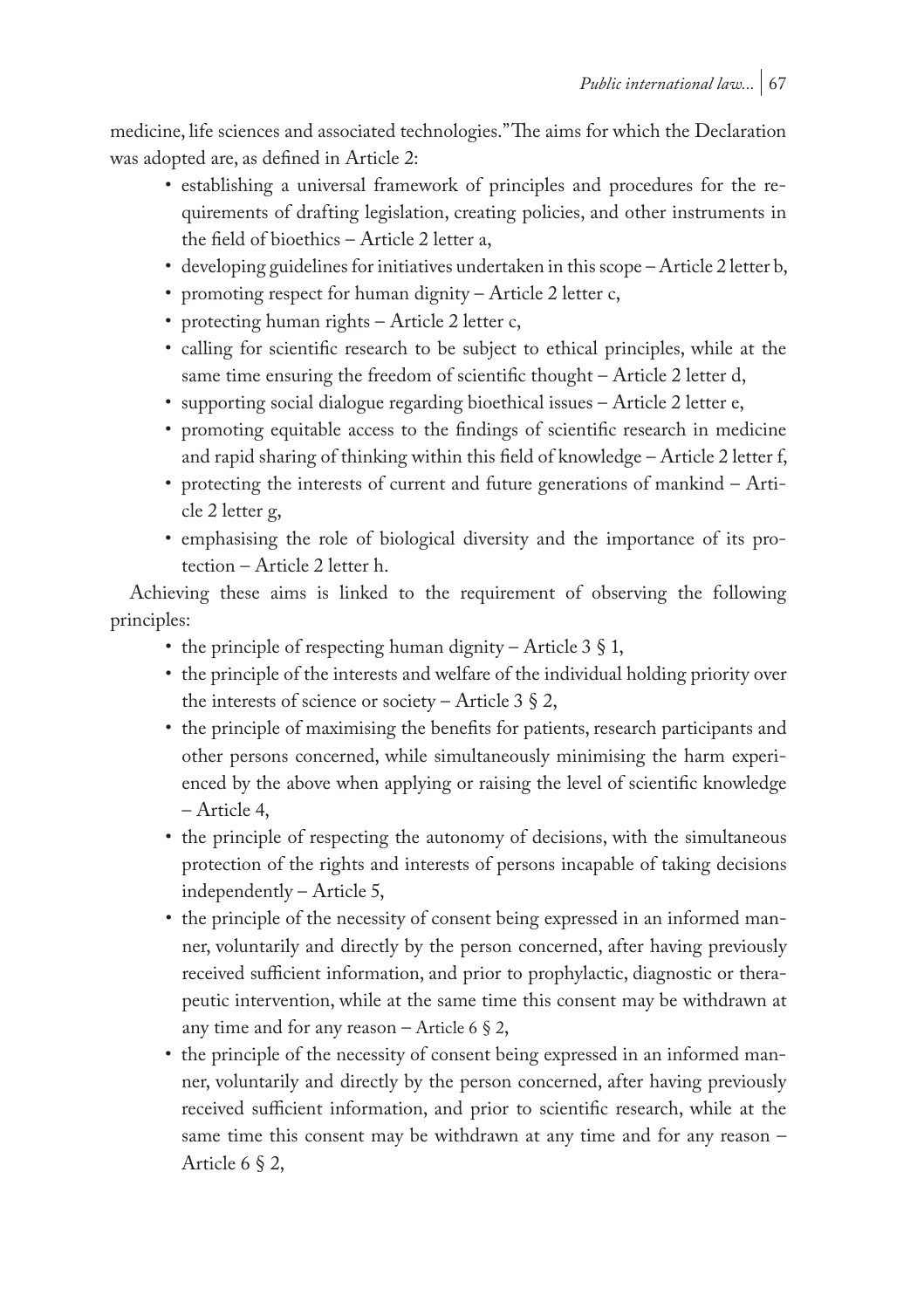- 68 | Adam Mickiewicz University Law Review
	- the principle of special protection for persons without the capacity to express consent – Article 7,
	- the principle of protection for personal integrity and respect for human vulnerability in the context of advancing and applying scientific knowledge – Article 8,
	- the principle of respecting the privacy of the persons concerned Article 9,
	- the principle of confidentiality of information regarding the persons concerned – Article 9,
	- the principle of respecting the equality of all human beings Article 10,
	- the principle of non-discrimination Article 11,
	- the principle of due regard being given to the importance of cultural diversity and pluralism – Article 12,
	- the principle of solidarity and international cooperation in the Declaration's propagation – Article 13,
	- the principle of social responsibility for the promotion of health Article 14,
	- the principle of the right to enjoy the highest attainable standard of health Article 14,
	- the principle of sharing the benefits resulting from scientific research with society and the international community – Article 15,
	- the principle of protecting future generations by taking account of the impact of the life sciences – Article 16,
	- the principle of protection of the environment, the biosphere and biological diversity – Article 17.

The provisions of the Declaration require support for professionalism, honesty, integrity and transparency in taking decisions and in social dialogue, via the enabling of pluralistic debate. These demands are tied to the functioning of independent and multidisciplinary Ethics committees, appointed pursuant to the provision of Article 19 of the Declaration, with the purpose of:

- assessing research projects involving human beings in regard to ethical, legal, scientific and social issues,
- offering counselling in regard to the ethical aspects that occur in clinical settings,
- formulating recommendations and guidelines in the scope of this Declaration's regulations, based on the assessment of scientific and technological developments,
- fostering education, debate and social engagement in regard to bioethics.

States have a role to play in regard to promoting the specific provisions of this Declaration – through legislative and administrational initiative, support for educational and training programmes, and international cooperation – while measures within the scope of promotion and dissemination are taken by UNESCO. Pursuant to Article 25 of the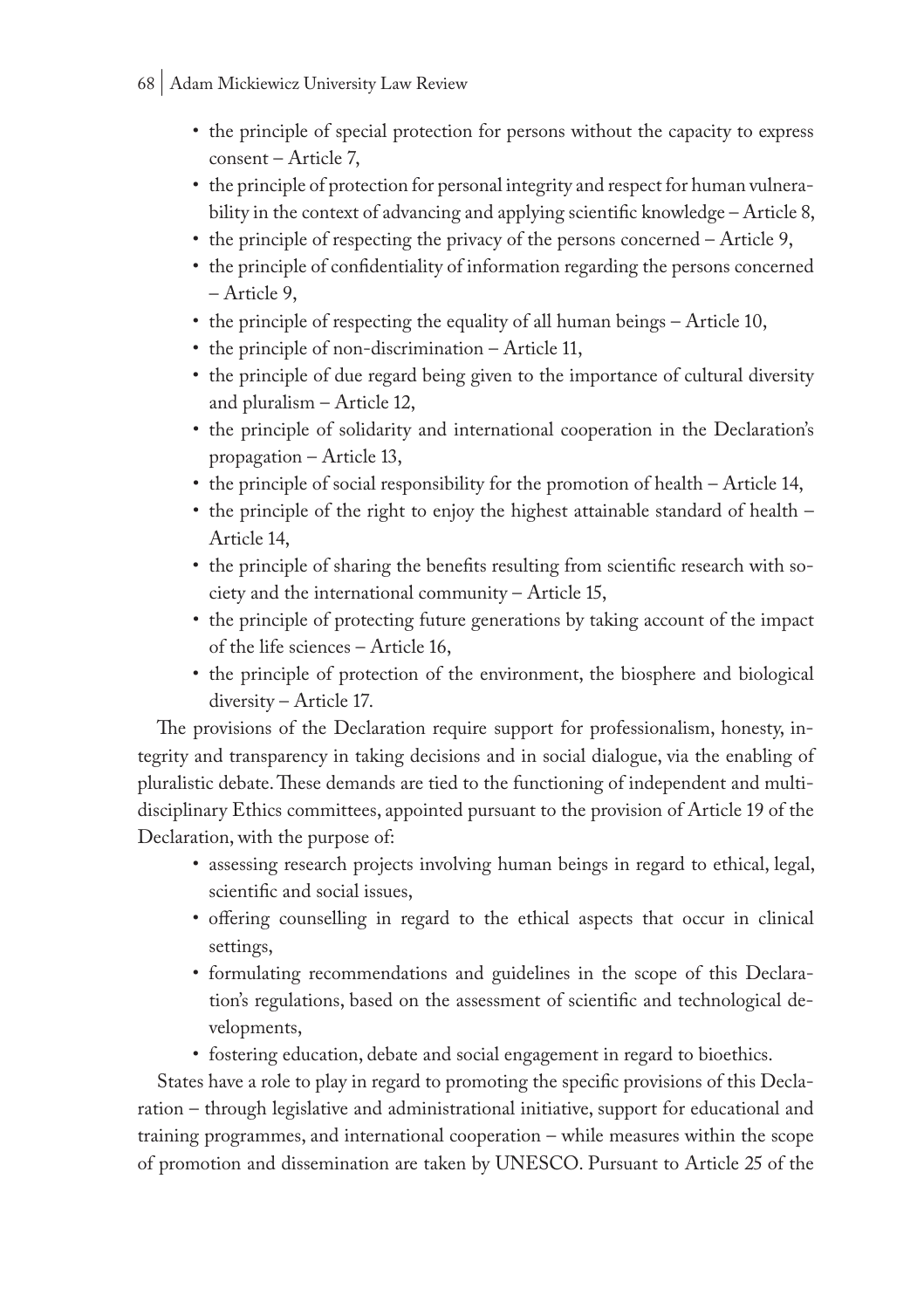Declaration, this organisation strives to achieve this goal with the assistance of the International Bioethics Committee.

# **Declaration on Human Cloning**

The provisions of the Declaration on Human Cloning adopted by the General Assembly of the United Nations during the 59<sup>th</sup> session on 23 March 2005<sup>9</sup> constitute the expression of an initiative calling on states of the international community to undertake measures towards:

- ensuring adequate protection for human life in the application of life sciences – letter a,
- prohibiting all forms of human cloning letter b,
- prohibiting the application of genetic engineering techniques detrimental to human dignity – letter c,
- preventing the exploitation of women in the application of life sciences – letter d,
- adopting and implementing domestic legislation aimed at putting the above guidelines into effect – letter e.

As a side note to the issues related to human cloning, the Declaration also tackles the matter of research into diseases affecting developing countries to the greatest degree. To this end, the General Assembly called upon the states of the United Nations to take into account such global problems as the HIV virus, tuberculosis and malaria in their policies for financing research in the medical sciences – letter f.

In contrast to the Universal Declaration on Bioethics and Human Rights, the Declaration on Human Cloning was not adopted unanimously, but with 87 voting in favour, 34 voting against, 37 abstaining and 35 absent.10 As Symonides writes, the lack of consensus between United Nation member states had already revealed itself during the work of the Legal Committee, which began in August 2001.<sup>11</sup> At the time France and Germany tabled a motion for the inclusion of a point on the commencement of work on a new convention in the agenda of the General Assembly of the United Nations.<sup>12</sup> This convention was supposed to embrace a prohibition on reproductive cloning. Two key stances emerged in the discussion among country representatives, with the discussion constituting a response to the motion submitted. One was for a prohibition on all forms of cloning, also applying to the research on stem cells that is fundamental to the development

<sup>9</sup> J. Symonides, *op. cit.*, p. 26; B. Steinbock, *Life Before Birth: The Moral and Legal Status of Embryos and Fetuses*, Oxford 2011, p. 301.

<sup>10</sup> J. Symonides, *op. cit.*, p. 29.

<sup>11</sup> *Ibidem*, p. 26.

<sup>12</sup> *Ibidem*, p. 27.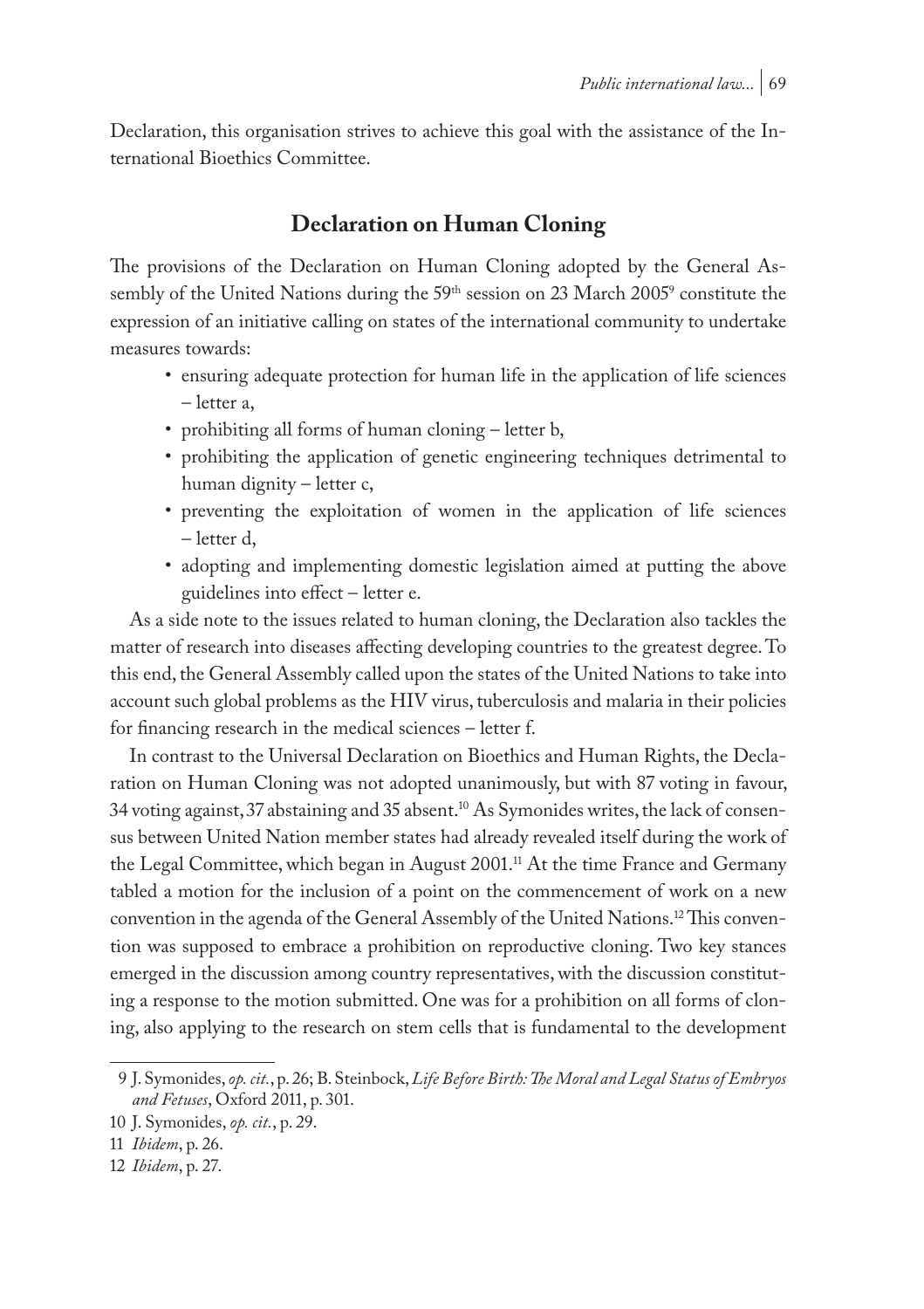of contemporary genetics, while the other was for a prohibition on reproductive cloning itself<sup>13</sup>. Those in favour of the first approach cited arguments connected to the protection of human dignity and the ineffectiveness of prohibition limited purely to reproductive cloning. Representatives of the countries taking this stance based their reasoning on the conviction that an embryo signifies a human being, a consequence of which is that its protection is subject to the system of human rights. They also emphasised the ineffectiveness of a prohibition limited to reproductive cloning due to the impossibility of verifying whether such a prohibition is observed. Thus such an approach also ruled out the possibility of therapeutic cloning. In addition, as representatives of states supporting this view indicated, the development of scientific research in human cloning may lead to new forms of violation of human rights. These apply to the threats to women, and in particular those from impoverished communities, that might arise from the demand for human egg cells.

On the other hand, the proponents of a prohibition on reproductive cloning cited the goal of the motion tabled by France and Germany for the inclusion in the agenda of the General Assembly of the United Nations of a point regarding measures towards the establishment of a new convention. It applied only to the issue of reproductive cloning and, according to those representing the second stance, this was precisely what should be debated. They pointed out the urgent requirement for such a prohibition to be enacted in the form of a convention, with the purpose of establishing universal legal regulations that would be binding in character, thereby introducing an effective instrument guaranteeing protection in this respect. Due to the inability to reach an agreement, the Legal Committee of the United Nations modified the direction of work, and in March 2005 – after four years of debate – the General Assembly adopted the Declaration on Human Cloning, instead of a binding act of international law. Because of the general character of the norms that the Declaration urges be respected, positions during the sittings of the UN's General Assembly were split, their boundaries marked by the dispute over establishing a prohibition on therapeutic cloning.

# **Convention for the Protection of Human Rights and Dignity of the Human Being with regard to the Application of Biology and Medicine**

Unlike the declarations presented above, the Convention for the Protection of Human Rights and Dignity of the Human Being with regard to the Application of Biology and Medicine, known as the Convention on Human Rights and Biomedicine,<sup>14</sup> is binding

<sup>13</sup> *Ibidem*.

<sup>14</sup> A. Plomer, *The Law and Ethics of Medical Research: International Bioethics and Human Rights*, London – Sydney – Portland 2005, p. 75; J. Symonides, *op cit.*, p. 30.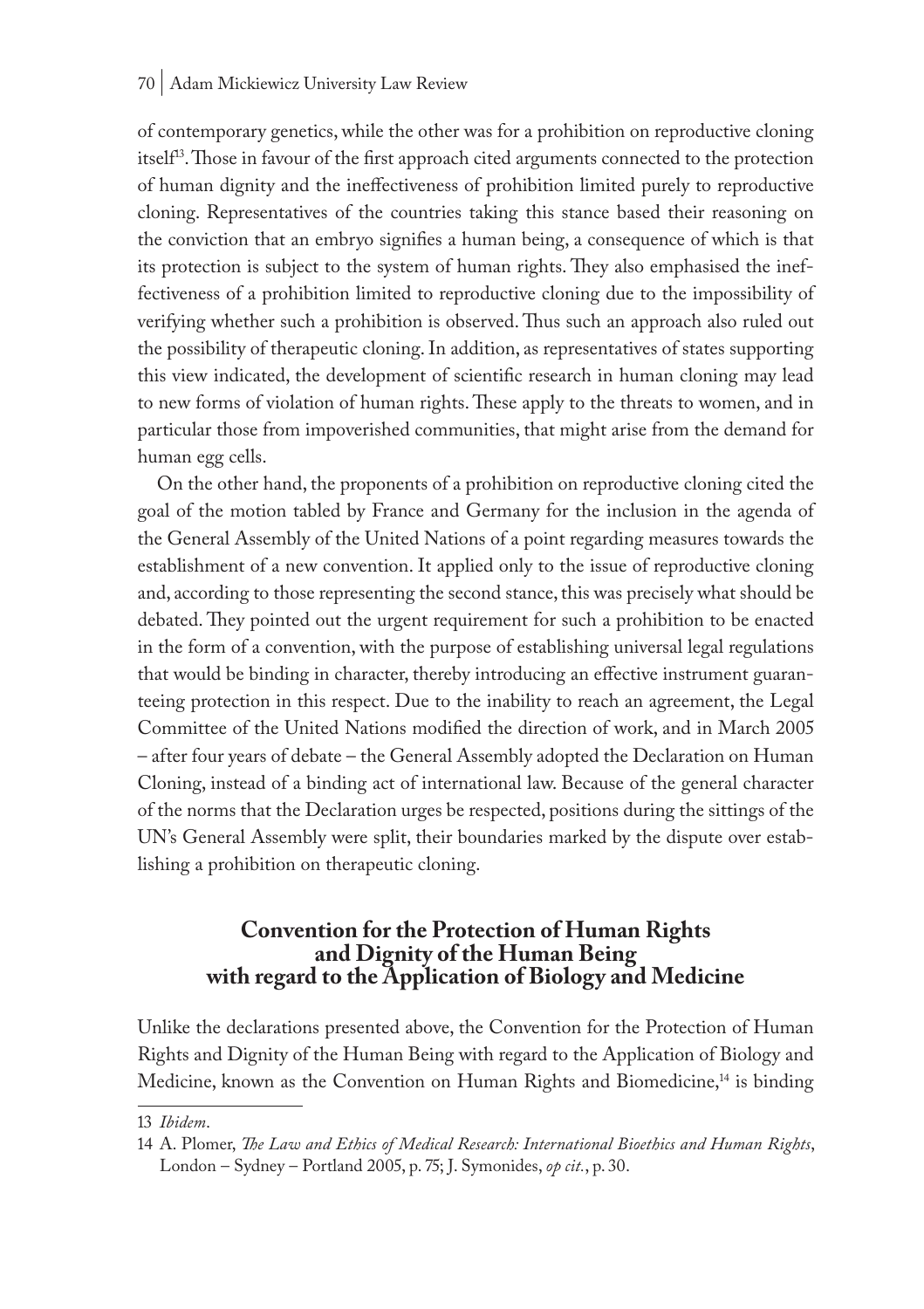for its signatories. This act, adopted by the Committee of Ministers of the Council of Europe on 19 November 1996 and opened for signature on 4 April 1997,<sup>15</sup> entered into force on 1 December 1999.16 As with the Universal Declaration on Bioethics and Human Rights, the Convention on Human Rights and Biomedicine is not restricted to issues connected with the social consequences of the development of genetic engineering. Its regulatory scope has a broader perspective – applying to the relations between the system of human rights and the practical application of life and medical sciences. The goal and subject-matter of this international agreement is defined by Article 1, which determines that:

Parties to this Convention shall protect the dignity and identity of all human beings and guarantee everyone, without discrimination, respect for their integrity and other rights and fundamental freedoms with regard to the application of biology and medicine. Each Party shall take in its internal law the necessary measures to give effect to the provisions of this Convention.

The general provisions of the Convention emphasise the precedence of the welfare of the individual over the interests of society or science and the legitimacy of taking measures furthering fair access to health care, and also formulate general professional standards regarding interventions in the area of human health. Its different chapters regulate issues connected to the expression of consent by the person concerned for intervention of a scientific or medical nature, privacy and the right to information, the human genome, the conducting of scientific research, the removal of organs and tissues from living donors for transplantation purposes, and a prohibition on the commercialisation of the human body.

The issues related to the concept of a concerned person's consent are regulated by the provisions of Chapter II of the Convention. As Article 5 of the agreement determines, for a medical intervention to be carried out the person concerned must give their free and informed consent, after having been given the appropriate information regarding the purpose and nature of the intervention, as well as the risk related to it. This consent may be withdrawn by the person concerned at any time. An exception to this principle expressed in Article 5 of the Convention is defined in this legal act's Article 8, which determines that in the event of intervention being essential – and when obtaining the required consent is impossible – then the said intervention may be carried out without the required acceptance on the part of the patient. The limits to this exception are defined by the provisions regarding protection of persons incapable of expressing consent, $17$ 

<sup>15</sup> *Ibidem*.

<sup>16</sup> *Ibidem*.

<sup>17</sup> Article 6 CETS no. 164.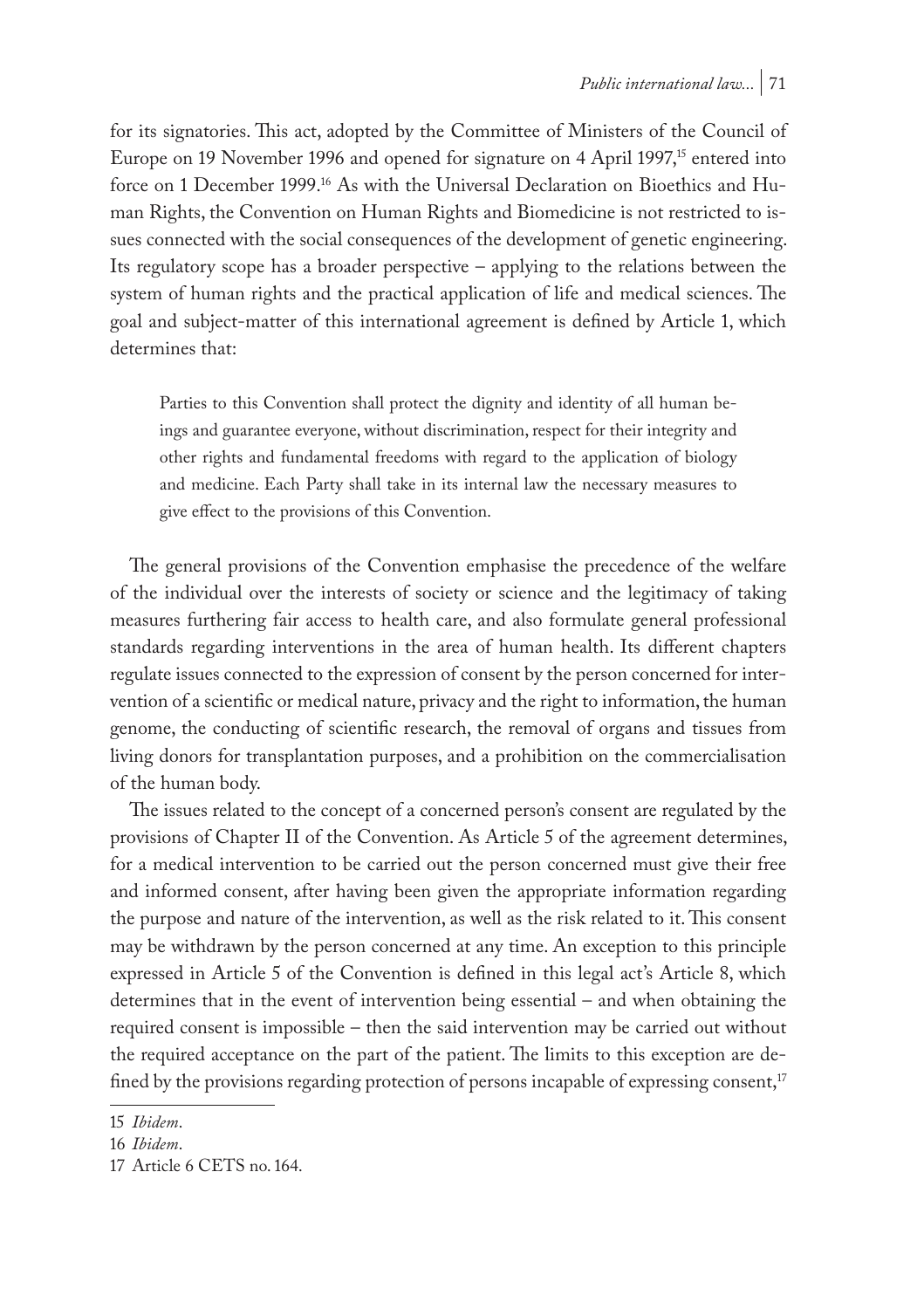establishing protection for persons suffering from mental disorders,<sup>18</sup> and requiring that a patient's wishes expressed beforehand be taken into account should it be impossible to obtain the required consent.19

Protection of privacy and the right to obtain information is regulated by the provisions of Chapter III of the Convention, which define:

- the right that everyone has to respect for private life in the context of information about their health – Article 10  $\S$  1,
- the right that everyone has to access information regarding their health, although this right may be restricted by domestic law in the interest of the person concerned – Article 10 § 2.

Legal issues connected to the human genome are regulated by the provisions of Chapter IV of the Convention. These provisions prohibit discrimination due to a person's genetic heritage and prohibit the use of techniques of medically assisted procreation where their purpose is only to choose the child's sex, unless such a choice is dictated by the desire to avoid a hereditary disease, the occurrence of which is dependent on the sex. Provisions in this chapter also define the principles for conducting predictive genetic tests and the conditions for the admissibility of interventions on the human genome. The provision of Article 12 of the Convention determines that these tests are subject to counselling and may only be carried out for specified purposes – for health and related scientific research. According to Article 13 of the same act, intervention in the human genome is only permitted for prophylactic, therapeutic or diagnostic purposes, and then on the condition that the intervention will not cause hereditary changes in this person's descendants.

The scope of freedom for scientific research in the field of biology and medicine is determined by the provisions of Chapter V of the Convention. The provision of Article 16 of the Convention defines the catalogue of conditions essential for the admissibility of scientific research on people, which embraces the following:

- no alternative method of research featuring comparable effectiveness,
- the proportionality of the risk borne by the person undergoing such research to the potential benefits deriving from it,
- approval of the research project by the appropriate institution following its independent assessment to define the importance of the purpose of the research and its ethical acceptability,
- informing the person undergoing such research of their rights,
- obtaining and documenting the necessary consent defined in the provision of Article 5 of the Convention.

<sup>18</sup> Article 7 CETS no. 164.

<sup>19</sup> Article 9 CETS no. 164.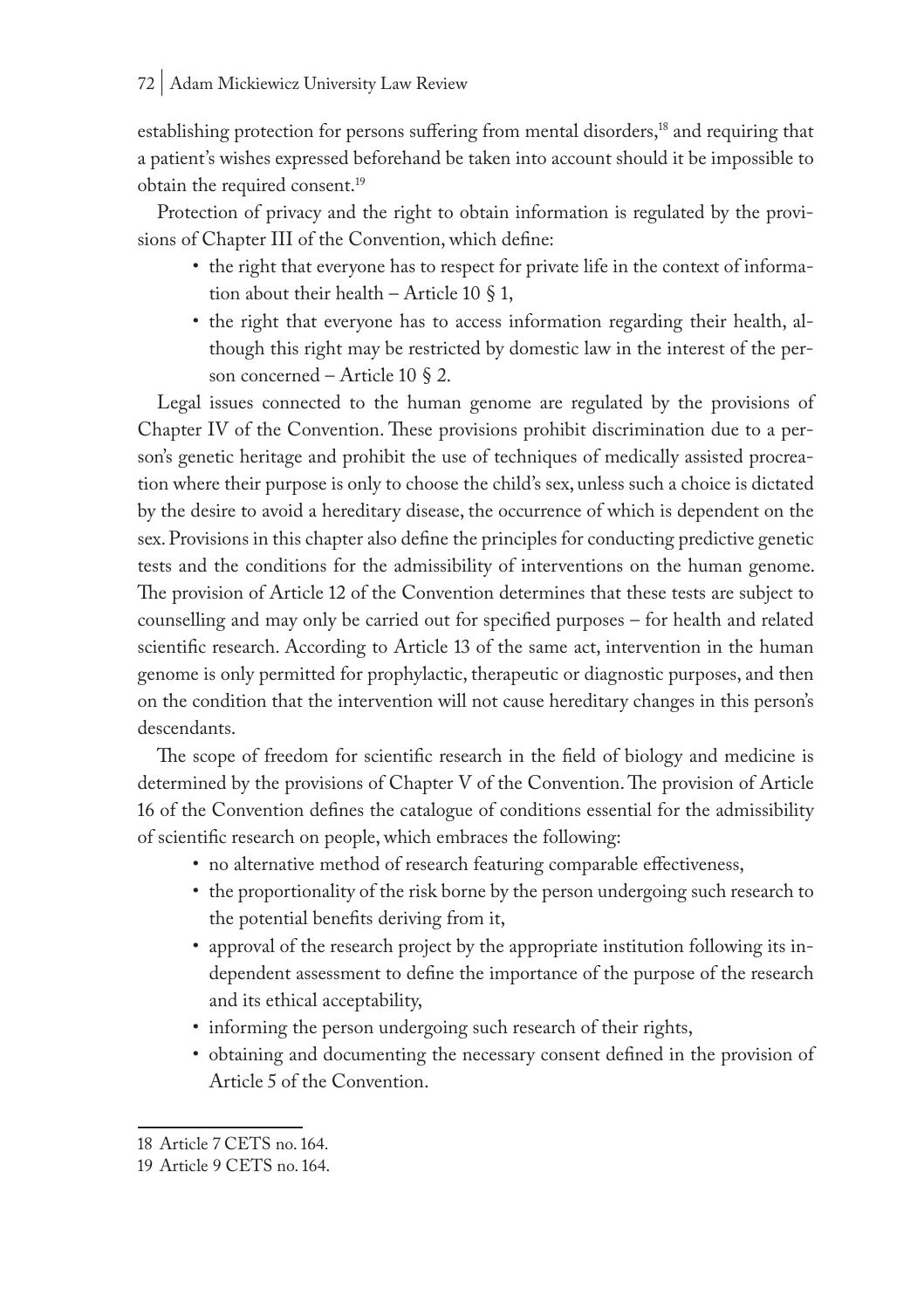In regard to persons lacking the capacity to express their consent, Article 17 of the Convention stipulates an expanded catalogue of the conditions to be met for the admissibility of scientific research on such people, covering:

- a real and direct benefit to this person's health,
- the impossibility of conducting the research on persons capable of giving consent,
- the consent defined in Article 6 given in writing,
- no objection expressed in other form by the person incapable of giving consent. The condition for a real and direct benefit to the health of a person incapable of giving consent may be waived as long as the following two demands are fulfilled:
	- attaining results bringing significant scientific progress and ensuring benefit to the person subjected to the research or other persons,
	- minimal risk to the person undergoing the research.

The provisions of Chapter V of the Convention also define the principles in regard to conducting research on embryos in vitro. Article 18 § 1 of this act established the obligation to ensure appropriate protection for embryos in vitro through a system of domestic law if its regulations admit the possibility of conducting research on them, while § 2 prohibits the creation of human embryos for research purposes.

The final chapters of the Convention – VI, VII, VIII, IX, X and XI – deal with transplantation, taking particular care to ensure proper protection for those persons incapable of giving consent for the removal of organs from their bodies; prohibit the commercialisation of the human body; provide for sanctions in the event of violation of the Convention's provisions; and focus on the relation with other regulations, on the public debate, on the Convention's interpretation and on its protocols.

# **Conclusion**

The extension of international instruments in the field of human rights to embrace a bioethical perspective constitutes a response from international organisations to the social consequences of the development of genetics. Work on the preparation of international standards intensified together with the first scientific publications diagnosing the threats related to technology at the cutting edge of biology and medicine, such as genetic discrimination.<sup>20</sup> Global problems that demanded international initiatives were then outlined in the academic discourse. These initiatives led in turn to the formation of universal norms of a declarative nature, as well as legally binding norms for the states of the Council of Europe and the signatories to the Convention. The soft law norms call for the protection

<sup>20</sup> P. Billings, M.A. Kohn, M. de Cuevas, J. Beckwith, J.S. Alper, M.R. Natowicz, *Discrimination as a consequence of genetic testing*, "American Journal of Human Genetics" 1992, vol. 50.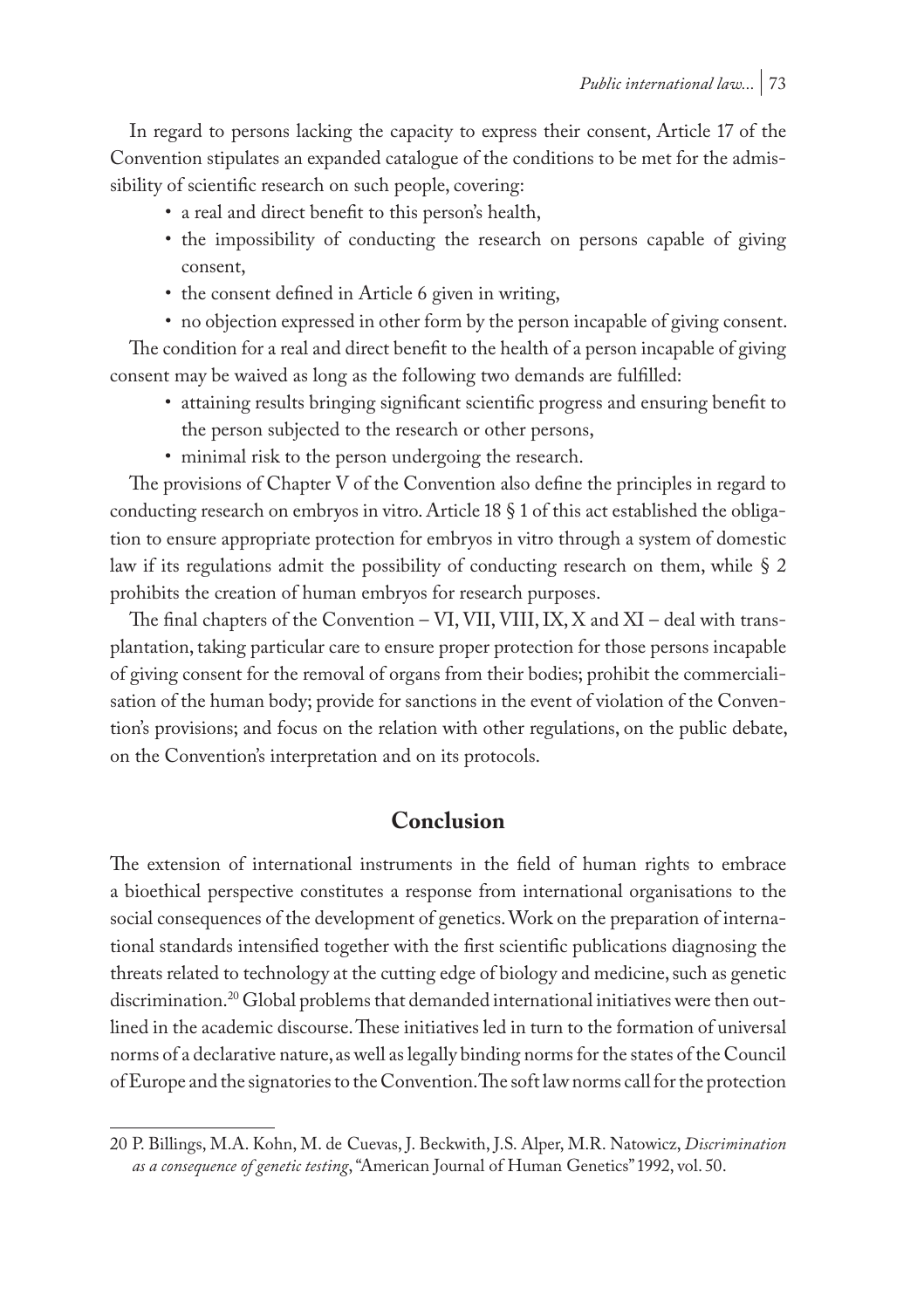of the human genome, for the introduction of principles in the collection, processing, use and storing of human genetic data, for establishing regulations reflecting bioethical standards and for the prohibition of cloning. Regulations of the Council of Europe set out the legally binding standards in the protection of the dignity and identity of a human being in regard to the application of biology and medicine where genetics plays a special role.

## **Literature**

- Billings P., Kohn M.A., Cuevas M. de, Beckwith J., Alper J.S., Natowicz M.R., *Discrimination as a consequence of genetic testing*, "American Journal of Human Genetics" 1992, vol. 50.
- Bovenberg J.A., *Property rights in Blood, Genes and Data. Naturally yours?*, Leiden Boston 2006.
- Ekberg M., *Seven risks emerging from life patents and corporate*, "Science Technology and Society" 2005, no. 25.
- Exter A. den et al., *International health law and ethics*, Apeldoorn Antwerp Portland 2009.
- Have H. ten et al., *The UNESCO Universal Declaration on the Human Genome and Human Rights. Background principles and application*, Paris 2009.
- Have H. ten, *Towards global bioethics: UNESCO Universal Declaration on Bioethics and Human Rights*, [in] *Genetic Democracy: Philosophical Perspectives*, eds. V. Launis, J. Räikkä, Berlin 2008.
- Habermas J., *Przyszłość natury ludzkiej. Czy zmierzamy do eugeniki liberalnej?*, transl. M. Łukasiewicz, Warszawa 2003.
- Kuppuswamy C., *The International Legal Governance of the Human Genome*, New York 2009.
- Langlois A., *Negotiating Bioethics: The Governance of UNESCO's Bioethics Programme*, New York 2013.
- Lemke T., *Perspectives on Genetic Discrimination*, New York 2013.
- Plomer A., *The Law and Ethics of Medical Research: International Bioethics and Human Rights*, London – Sydney – Portland 2005.
- Serour G.I., Ragab A.R.A., *Ethics of Genetic Counselling*, [in] *The SAGE Handbook of Health Care Ethics*, ed. R. Chadwick, H. ten Have, E.M. Meslin, London 2011.
- Steinbock B., *Life Before Birth: The Moral and Legal Status of Embryos and Fetuses*, Oxford 2011.
- Symonides J., *Międzynarodowe instrument prawne w dziedzinie bioetyki i biotechnologii*, [in] *Prawa człowieka wobec rozwoju biotechnologii*, eds. J. Kondratiewa-Bryzik, K. Sękowska-Kozłowska, Warszawa 2013.